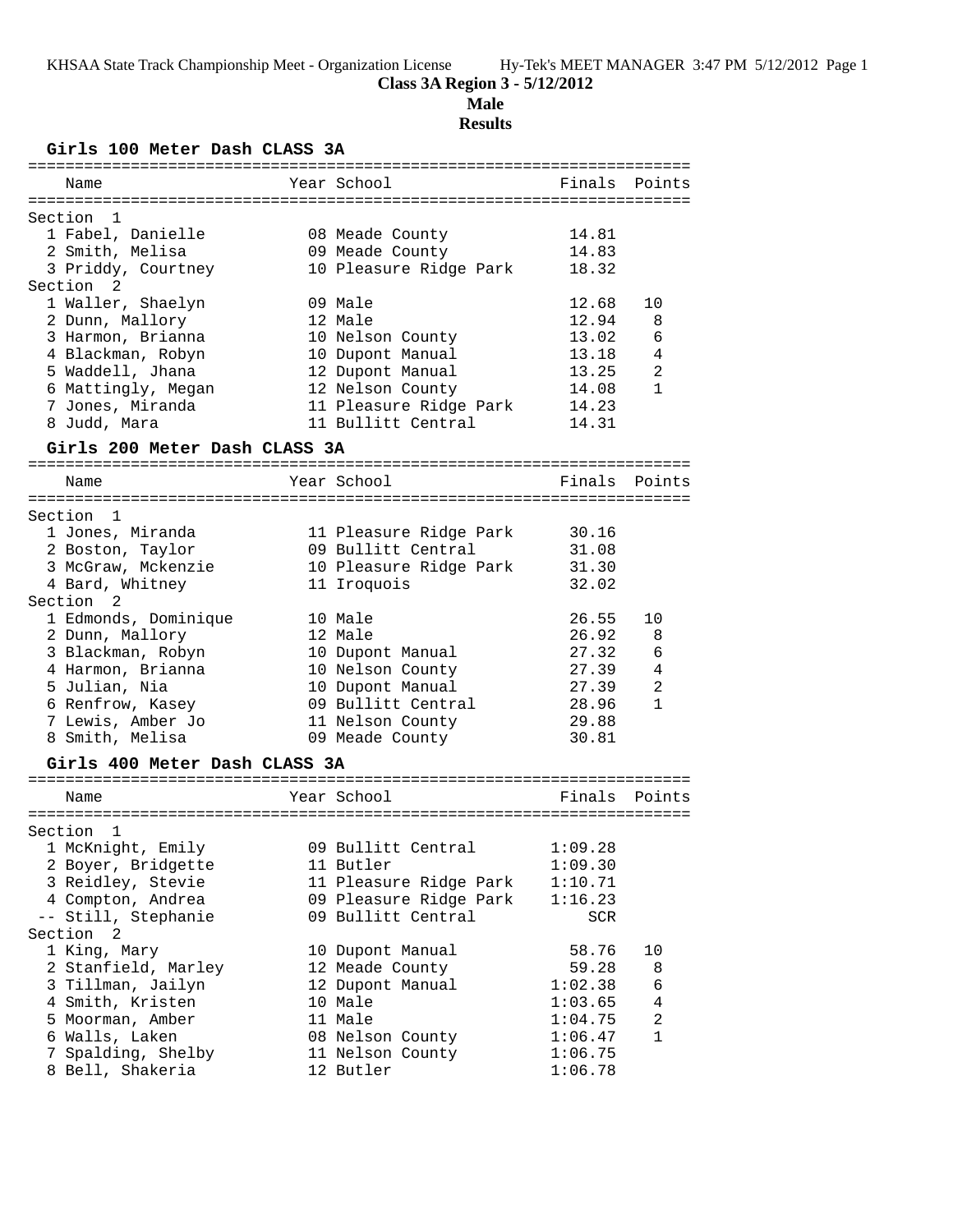### **Class 3A Region 3 - 5/12/2012**

**Male**

### **Results**

### **Girls 800 Meter Run CLASS 3A**

| Name                   | Year School            | Finals Points |                |
|------------------------|------------------------|---------------|----------------|
| Section 1              |                        |               |                |
| 1 Barker, Sarah        | 12 Dupont Manual       | 2:23.14       | 10             |
| 2 Athanasakes, Jasmine | 12 Dupont Manual       | 2:25.21       | -8             |
| 3 Wilson, Raeven       | 12 Male                | 2:26.05       | 6              |
| 4 Hommrich, Samantha   | 12 Butler              | 2:30.98       | $\overline{4}$ |
| 5 Kiefer, Cindy        | 12 Bullitt Central     | 2:32.09       | $\mathfrak{D}$ |
| 6 Johnson, Emily       | 11 Male                | 2:37.60       | $\mathbf{1}$   |
| 7 Hughes, Bree         | 09 Nelson County       | 2:40.29       |                |
| 8 Pendelton, Kayla     | 10 Butler              | 2:42.94       |                |
| 9 Jones, Haley         | 09 Pleasure Ridge Park | 2:44.99       |                |
| 10 Slyfield, Jessica   | 10 Meade County        | 2:49.27       |                |
| 11 Barnett, Emily      | 11 Nelson County       | 3:00.40       |                |
| 12 Wilson, Chasity     | 09 Bullitt Central     | 3:01.89       |                |
|                        |                        |               |                |

#### **Girls 1600 Meter Run CLASS 3A**

======================================================================= Name Year School Finals Points ======================================================================= 1 Hale, Cassidy 11 Dupont Manual 5:19.03 10 2 Rucinski, Christina 10 Dupont Manual 5:24.39 8 3 Hughes, Bree 09 Nelson County 5:51.02 6 4 Jacobs, Hannah 09 Butler 5:53.14 4 5 Conway, Breana 10 Male 5:57.11 2 6 Messina, Morgan 10 Male 5:57.50 1 7 Jones, Haley 09 Pleasure Ridge Park 6:01.87 8 Fabel, Danielle 08 Meade County 6:09.87 9 Pipes, Chelsea 10 Meade County 6:14.99 10 Mattingly, Autumn 09 Butler 6:25.01 11 Stankiewicz, Haley 10 Pleasure Ridge Park 7:59.62

#### **Girls 3200 Meter Run CLASS 3A**

| Name                                                                                                                      | Year School                                                                                                   | Finals Points                                                        |                                        |
|---------------------------------------------------------------------------------------------------------------------------|---------------------------------------------------------------------------------------------------------------|----------------------------------------------------------------------|----------------------------------------|
| 1 Hale, Cassidy<br>2 Hale, Kristen<br>3 Jolly, Rose<br>4 Godenzi, Daniella<br>5 Osborne, Sarah                            | 11 Dupont Manual<br>11 Dupont Manual<br>10 Butler<br>11 Nelson County<br>11 Butler                            | 11:30.76<br>11:43.70<br>11:50.84<br>12:45.56<br>12:47.46             | 1 O<br>- 8<br>6<br>$\overline{4}$<br>2 |
| 6 Conway, Breana<br>7 Hartman, Jessie<br>8 Neal, Kaylea<br>9 Messina, Morgan<br>10 Gant, Jessica<br>11 Stankiewicz, Haley | 10 Male<br>11 Nelson County<br>10 Meade County<br>10 Male<br>09 Pleasure Ridge Park<br>10 Pleasure Ridge Park | 12:58.25<br>12:58.28<br>13:03.98<br>13:57.92<br>17:09.00<br>17:40.28 | $\mathbf{1}$                           |
| Girls 100 Meter Hurdles CLASS 3A                                                                                          |                                                                                                               |                                                                      |                                        |
|                                                                                                                           |                                                                                                               |                                                                      |                                        |

| Name                 | Year School      | Finals Points            |  |
|----------------------|------------------|--------------------------|--|
| Section 2            |                  |                          |  |
| 1 Edmonds, Dominique | 10 Male          | 15.25<br>$\overline{10}$ |  |
| 2 Gully, Zahara      | 11 Dupont Manual | 15.81                    |  |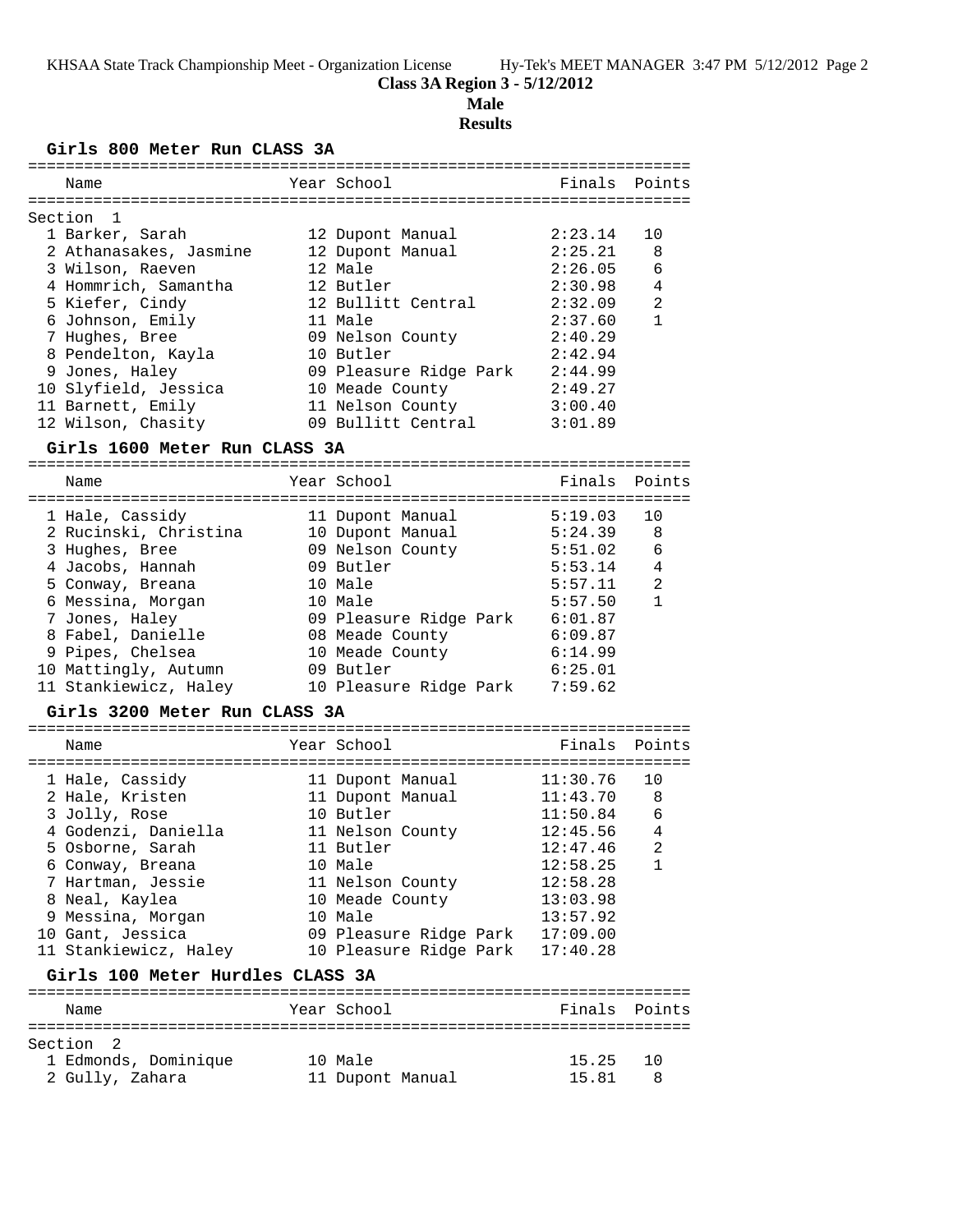**Class 3A Region 3 - 5/12/2012**

**Male**

**Results**

| Girls 100 Meter Hurdles CLASS 3A |                                 |              |
|----------------------------------|---------------------------------|--------------|
| 3 Moore, Kayla                   | 17.35<br>11 Nelson County       | 6            |
| 4 Love, Mariah                   | 11 Male<br>17.83                | 4            |
| 5 Lewis, Amber Jo                | 11 Nelson County<br>18.89       | 2            |
| 6 Judd, Mara                     | 11 Bullitt Central<br>19.51     | $\mathbf{1}$ |
| 7 Utterback, Morgan              | 20.54<br>09 Pleasure Ridge Park |              |
| 8 Bell, Emma                     | 23.06<br>09 Meade County        |              |
| Girls 300 Meter Hurdles CLASS 3A |                                 |              |
| Name                             | Year School<br>Finals           | Points       |
|                                  |                                 |              |
| Section<br>1                     |                                 |              |
| 1 Bell, Emma                     | 1:04.34<br>09 Meade County      |              |
| -- Bard, Whitney                 | 11 Iroquois<br>SCR              |              |
| -- Machine, Miranda              | 08 Meade County<br>SCR          |              |
| Section 2                        |                                 |              |
| 1 Gully, Zahara                  | 46.78<br>11 Dupont Manual       | 10           |
| 2 Love, Mariah                   | 11 Male<br>49.70                | 8            |
| 3 Renfrow, Kasey                 | 09 Bullitt Central<br>50.10     | 6            |
| 4 Moore, Kayla                   | 50.97<br>11 Nelson County       | 4            |
| 5 Johnson, Cayla                 | 11 Male<br>51.01                | 2            |
| 6 Utterback, Morgan              | 53.85<br>09 Pleasure Ridge Park | $\mathbf{1}$ |
| 7 Mattingly, Megan               | 12 Nelson County<br>53.88       |              |
| 8 Kitchen, Danielle              | 54.44<br>10 Dupont Manual       |              |
| Girls 4x100 Meter Relay CLASS 3A |                                 |              |
|                                  |                                 |              |
| School                           | Finals                          | Points       |
|                                  |                                 |              |
| Section 1                        |                                 |              |
| 1 Male                           | 49.97                           | 10           |
| 1) Nelson, Ziah 12               | 2) Edmonds, Dominique 10        |              |
| 3) Kraft, Jasmine 11             | 4) Waller, Shaelyn 09           |              |
| 5) Collins, Mariah 10            | 6) Dunn, Mallory 12             |              |
| 7) Johnson, Cayla 11             | 8) Bethel, Tonia 09             |              |
| 2 Dupont Manual                  | 50.89                           | 8            |
| 1) Arnold, Christina 12          | 2) Shontee, Jalyn 12            |              |
| 3) Blackman, Robyn 10            | 4) Julian, Nia 10               |              |
| 5) Waddell, Jhana 12             | 6) Davis, Alisha 11             |              |
| 7) Smith, Kayla 11               | 8) Tyson, Valonda 10            |              |
| 3 Meade County                   | 53.27                           | 6            |
| 1) Williams, Shonte 10           | 2) Stanfield, Marley 12         |              |
| 3) Luney, LeAnna 12              | 4) Clater, Kelsey 10            |              |
| 5) Smith, Melisa 09              | 6) Fabel, Danielle 08           |              |
| 4 Nelson County                  | 54.68                           | 4            |
| 1) Harmon, Brianna 10            | 2) Moore, Kayla 11              |              |
| 3) Mattingly, Megan 12           | 4) Walls, Laken 08              |              |
| 5) O'Bannon, Addie 11            | 6) Barnett, Abby 10             |              |
| 7) Barnett, Emily 11             | 8) Lewis, Amber Jo 11           |              |
| 5 Bullitt Central                | 1:00.67                         | 2            |
| 1) Boston, Taylor 09             | 2) Huff, Hannah 09              |              |
| 3) Judd, Mara 11                 | 4) Miller, Kenzie 10            |              |
| 5) Redding, Lauren 09            | 6)                              |              |
| 6 Pleasure Ridge Park            | 1:03.03                         | 1            |
| 1) Ashley, Alissa 11             | 2) Jones, Miranda 11            |              |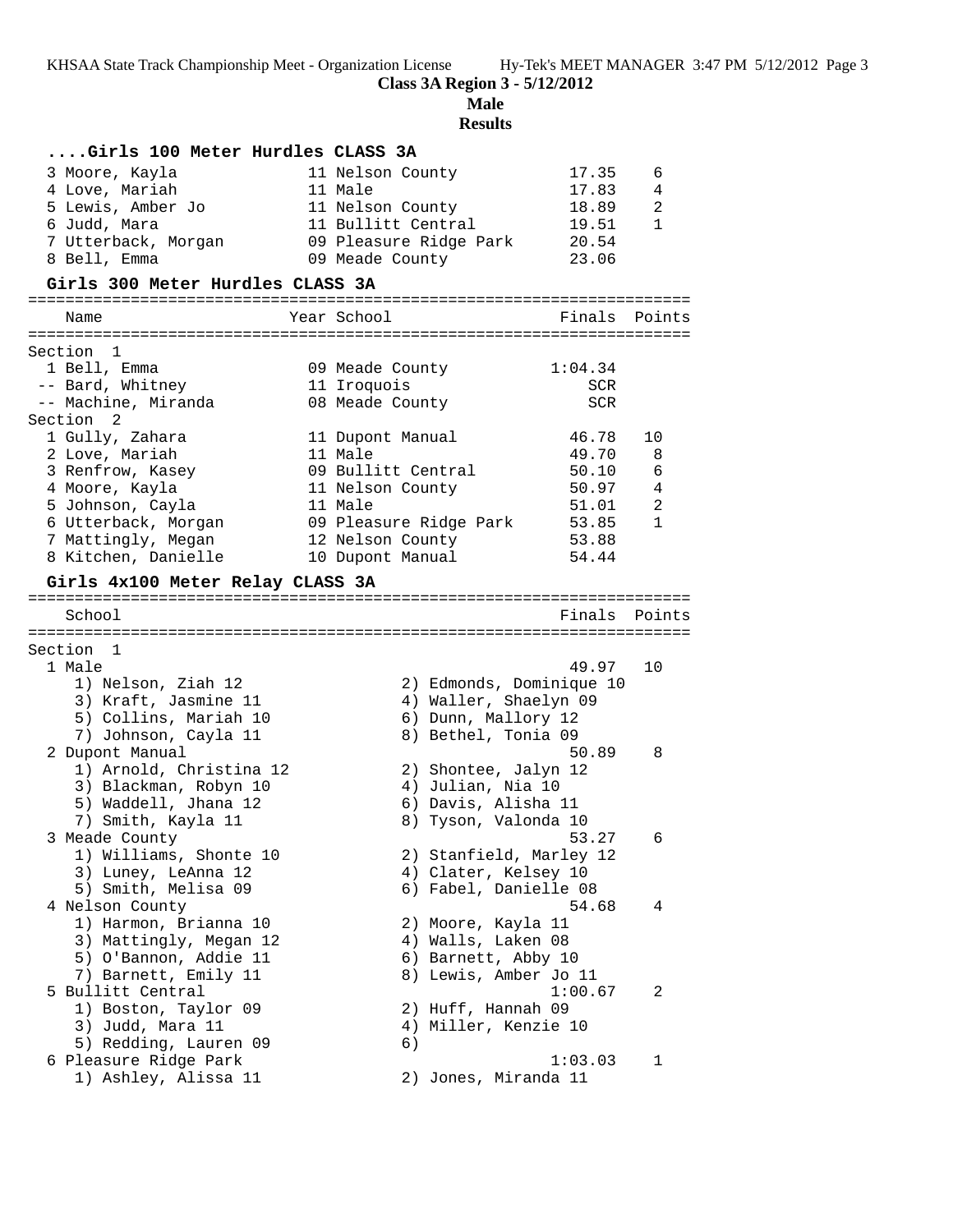**Class 3A Region 3 - 5/12/2012**

**Male**

### **Results ....Girls 4x100 Meter Relay CLASS 3A** 3) Priddy, Courtney 10 4) Gant, Jessica 09 5) Martin, Samantha 11 6) Stankiewicz, Haley 10 **Girls 4x200 Meter Relay CLASS 3A** ======================================================================= School **Finals Points** ======================================================================= 1 Male 1:44.16 10 1) Johnson, Cayla 11 2) Edmonds, Dominique 10 3) Dunn, Mallory 12 4) Johnson, Kenya 11 5) Collins, Mariah 10  $\qquad \qquad$  6) Kraft, Jasmine 11 7) Nelson, Ziah 12 8) Waller, Shaelyn 09 2 Dupont Manual 1:45.23 8 1) Arnold, Christina 12 2) Tillman, Jailyn 12 3) Shontee, Jalyn 12 (4) King, Mary 10 5) Blackman, Robyn 10 6) Julian, Nia 10 7) Smith, Kayla 11 8) Waddell, Jhana 12 3 Meade County 1:53.18 6 1) Williams, Shonte 10 2) Luney, LeAnna 12 3) Clater, Kelsey 10 4) Stanfield, Marley 12 4 Nelson County 1:53.73 4 1) Walls, Laken 08 2) Spalding, Shelby 11 3) Harmon, Brianna 10 4) Mattingly, Megan 12 5) O'Bannon, Addie 11 (6) Barnett, Emily 11 7) Barnett, Abby 10 8) Lewis, Amber Jo 11 5 Pleasure Ridge Park 2:01.68 2 1) Compton, Andrea 09 2) Jones, Miranda 11 3) Reidley, Stevie 11 4) McGraw, Mckenzie 10 5) 6) Ashley, Alissa 11 7) Brittany, Auvil 09 8) Priddy, Courtney 10 6 Bullitt Central 2:08.34 1 1) Boston, Taylor 09 2) Huff, Hannah 09 3) McKnight, Emily 09  $\hskip1cm$  4) Miller, Kenzie 10 **Girls 4x400 Meter Relay CLASS 3A** ======================================================================= School **Finals Points** ======================================================================= 1 Dupont Manual 4:05.96 10 1) King, Mary 10 2) Arnold, Christina 12 3) Shontee, Jalyn 12 4) Tillman, Jailyn 12 5) Athanasakes, Jasmine 12 6) Barker, Sarah 12 7) Gully, Zahara 11 8) Kitchen, Danielle 10 2 Male 4:07.88 8 1) Johnson, Cayla 11 2) Smith, Kristen 10 3) Moorman, Amber 11 (4) 4) Wilson, Raeven 12 5) Fleming, Rhiann 11  $\,$  6) Johnson, Kenya 11  $\,$ 7) Collins, Mariah 10 8) Thomas, Neon 09 3 Meade County 4:22.40 6

3) Stanfield, Marley 12 (4) Clater, Kelsey 10 5) Luney, LeAnna 12 6) Fabel, Danielle 08 4 Nelson County 4:28.73 4

1) Williams, Shonte 10 2) Davis, Ashlee 09

- 1) Spalding, Shelby 11 2) Hughes, Bree 09
- 3) Walls, Laken 08 4) Moore, Kayla 11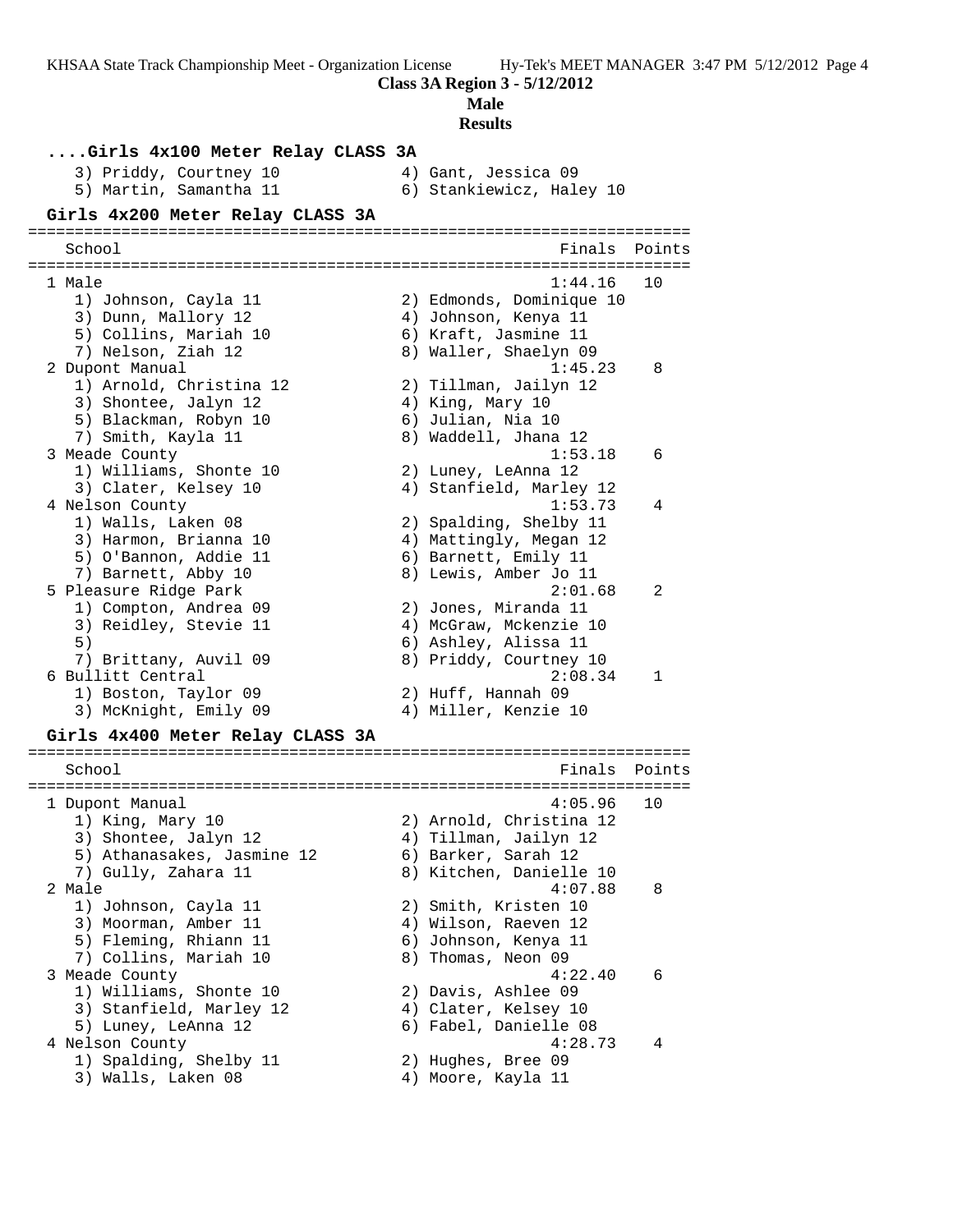# **Male**

### **Results**

#### **....Girls 4x400 Meter Relay CLASS 3A**

 5) Barnett, Emily 11 6) Ballard, Skyler 09 7) Godenzi, Daniella 11 and 8) Riggs, Hailey 11 5 Bullitt Central 4:42.15 2 1) McKnight, Emily 09 2) Redding, Lauren 09 3) Shifflett, Alyssa 11 (4) Kiefer, Cindy 12 5) Still, Stephanie 09 (6) 6 Pleasure Ridge Park 4:57.81 1 1) Compton, Andrea 09 2) Reidley, Stevie 11 3) Utterback, Morgan 09 4) Jones, Haley 09 5) Jones, Miranda 11  $\hskip10mm$  6) Ashley, Alissa 11 7) Martin, Samantha 11 8) Brittany, Auvil 09 -- Butler SCR 1) Bell, Shakeria 12 2) Boyer, Bridgette 11 3) Hommrich, Samantha 12 (4) Jacobs, Hannah 09 5) Pendelton, Kayla 10  $\qquad \qquad$  6) Osborne, Sarah 11 7) Jolly, Rose 10 8)

#### **Girls 4x800 Meter Relay CLASS 3A**

======================================================================= School Finals Points ======================================================================= 1 Dupont Manual 9:56.53 10 1) Athanasakes, Jasmine 12 2) Rucinski, Christina 10 3) Gottbrath, Mattie 10  $\hskip10mm 4$ ) Moore, Lilly 11 5) Barker, Sarah 12 6) Hale, Cassidy 11 7) Hale, Kristen 11 8) Kitchen, Danielle 10 2 Male 10:00.19 8 1) Fleming, Rhiann 11 2) Johnson, Cayla 11 3) Wilson, Raeven 12 (4) Johnson, Emily 11 5) Smith, Kristen 10 (6) Cleary, Meghan 11 7) Nevill, Mackenzie 09 8) Hunt, Taylor 10 3 Butler 10:10.74 6 1) Bell, Shakeria 12 2) Hommrich, Samantha 12 3) Jolly, Rose 10 (4) Jacobs, Hannah 09 5) Pendelton, Kayla 10 6) Osborne, Sarah 11 4 Bullitt Central 10:50.21 4 1) Kiefer, Cindy 12 2) McKnight, Emily 09 3) Redding, Lauren 09 4) Shifflett, Alyssa 11 5) Wilson, Chasity 09 6) 5 Nelson County 10:56.52 2 1) Barnett, Emily 11 2) Hartman, Jessie 11 3) Hughes, Bree 09 4) Godenzi, Daniella 11 5) Ballard, Skyler 09 (6) Riggs, Hailey 11 7) Lewis, Darien 11 and 8) 6 Meade County 11:05.44 1 1) Hurd, Michaela 09 2) Davis, Ashlee 09 3) Neal, Kaylea 10 4) Fabel, Danielle 08 5) Pipes, Chelsea 10 6) Slyfield, Jessica 10 7 Pleasure Ridge Park 13:54.77 1) Gant, Jessica 09 2) Ashley, Alissa 11 3) Stankiewicz, Haley 10 4) Priddy, Courtney 10 5) Martin, Samantha 11 6) Brittany, Auvil 09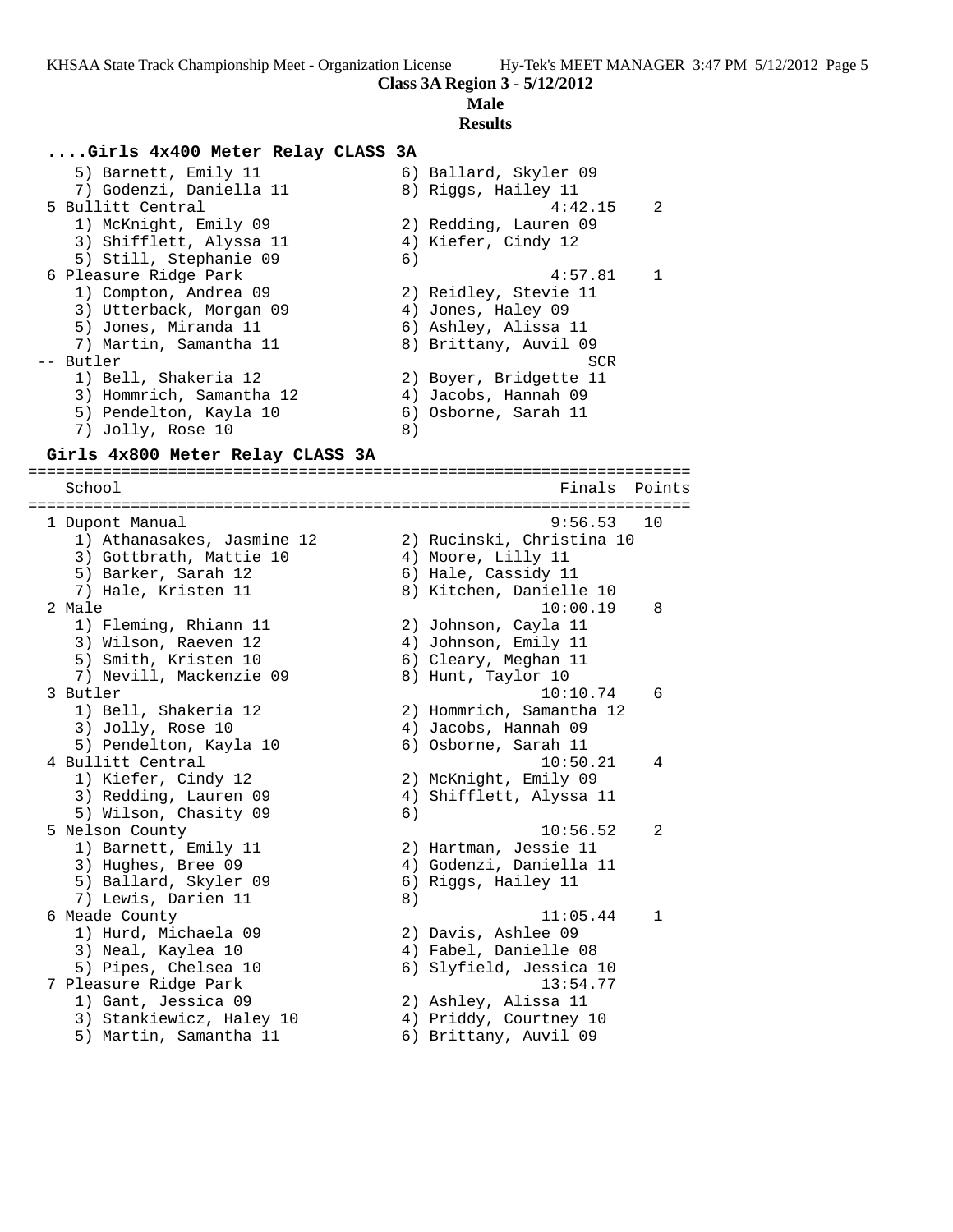# **Class 3A Region 3 - 5/12/2012**

### **Male**

## **Results**

### **Boys 100 Meter Dash CLASS 3A**

|           | DOYS IOU MECEL DASH CHADD JA            |                                                           |               |         |
|-----------|-----------------------------------------|-----------------------------------------------------------|---------------|---------|
| Name      |                                         | Year School and the School and the School                 | Finals Points |         |
|           |                                         |                                                           |               |         |
| Section   | $\overline{2}$                          |                                                           |               |         |
|           | 1 Yarbrough, James                      | 11 Doss                                                   | 12.05         |         |
|           | 2 Lovorn, Austin                        | --<br>10 Nelson County                                    | 12.34         |         |
|           |                                         | 3 Jefferson, Jordan 10 Pleasure Ridge Park 12.42          |               |         |
|           | 4 Patterson, Derek                      | 12 Nelson County                                          | 12.55         |         |
|           | 5 Moss, Torey                           | 12 Neison Councy<br>09 Pleasure Ridge Park 13.07<br>12.21 |               |         |
|           | 6 Bizimana, Matthew 09 Iroquois         |                                                           | 13.31         |         |
|           | -- Montgomery, Dakota                   | 10 Bullitt Central                                        | SCR           |         |
| Section 3 |                                         |                                                           |               |         |
|           | 1 Romine, Dishan                        | 11 Dupont Manual                                          | 11.29         | 10      |
|           | 2 Morris, Ronjae                        | 12 Male                                                   | 11.32         | 8       |
|           | 3 Gonzalez, Jordan                      | 09 Dupont Manual                                          | 11.67         | 6       |
|           | 4 Williams, Jeromy                      | 10 Male                                                   | 11.70         | 4       |
|           | 5 Martin, Jeremy<br>6 Clark, John       | 12 St. Xavier<br>11 Meade County                          | 11.79         | 2       |
|           |                                         |                                                           | $11.81$ 1     | 11.8072 |
|           | 7 Miller, Cedric                        | 10 St. Xavier                                             | 11.81         | 11.8102 |
|           |                                         | 8 Greenwell, Joseph 12 Bullitt Central                    | 11.87         |         |
|           | Boys 200 Meter Dash CLASS 3A            |                                                           |               |         |
| Name      |                                         | Year School                                               | Finals Points |         |
|           |                                         |                                                           |               |         |
| Section 2 |                                         |                                                           |               |         |
|           | 1 Yarbrough, James                      | 11 Doss                                                   | 24.32         |         |
|           | 2 Brown, Aaron                          | 11 Nelson County                                          | 24.72         |         |
|           | 3 Brian, Trenton                        | 11 Neison<br>11 Nelson County<br>09 Iroquois              | 26.12         |         |
|           | 4 Bizimana, Matthew                     |                                                           | 27.39         |         |
|           | 5 Nguyen, Son                           | contents<br>c 31 Iroquois<br>c 39 Meade County            | 29.94         |         |
|           | -- Melchor, Alec                        |                                                           | SCR           |         |
|           | -- Patillo, Sherrod                     | 12 Doss                                                   | SCR           |         |
| Section 3 |                                         |                                                           |               |         |
|           | 1 Vaughn, Torian                        | 11 Male                                                   | 22.04         | 10      |
|           | 2 Romine, Dishan                        | 11 Dupont Manual                                          | 22.60         | 8       |
|           | 3 Wilcox, Vincent                       | 12 Male                                                   | 22.97         | 6       |
|           | 4 Amstutz, Chris                        | 11 St. Xavier                                             | 22.98         | 4       |
|           | 5 Jones, Dekota                         | 10 St. Xavier                                             | 23.69         | 2       |
|           |                                         | 10 Pleasure Ridge Park 23.75                              |               | 1       |
|           | o Lewis, Joe<br>7 Pinkard, Tylor<br>0 T | 10 Please<br>12 Meade County<br>11 Meade County           | 24.33         |         |
|           |                                         | 8 Greenwell, Joseph 12 Bullitt Central                    | 24.68         |         |
|           | Boys 400 Meter Dash CLASS 3A            |                                                           |               |         |
| Name      |                                         | Year School                                               | Finals        | Points  |

| Section 1            |                        |         |
|----------------------|------------------------|---------|
| 1 Parris, Keyshon    | 09 Doss                | 59.95   |
| 2 Nguyen, Son        | 11 Iroquois            | 1:08.28 |
| 3 Watkins, John      | 11 Iroquois            | 1:09.53 |
| Section <sub>2</sub> |                        |         |
| 1 Dunbar, Tayshaun   | 12 Pleasure Ridge Park | 54.39   |
| 2 Burchett, Logan    | 10 Meade County        | 54.66   |
| 3 Brown, Aaron       | 11 Nelson County       | 54.66   |
| 4 Russell, Josh      | 09 St. Xavier          | 55.78   |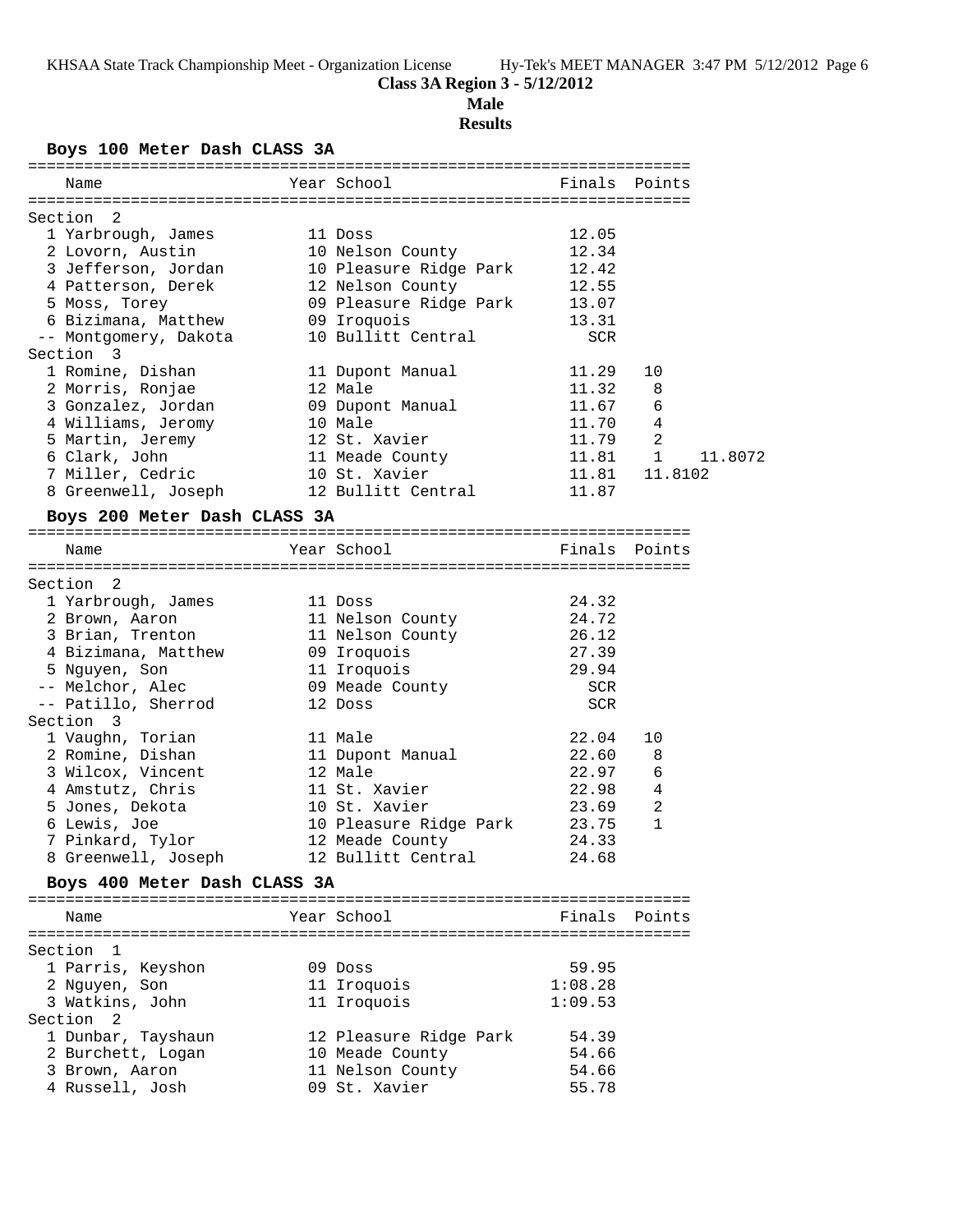**Class 3A Region 3 - 5/12/2012**

**Male**

**Results**

| Boys 400 Meter Dash CLASS 3A     |  |                                |             |                |  |  |
|----------------------------------|--|--------------------------------|-------------|----------------|--|--|
| 5 Woodruff, Eric                 |  | 12 Butler                      | 56.01       |                |  |  |
| 6 Saunders, Michael              |  | 10 Bullitt Central             | 58.75       |                |  |  |
| -- Byerly, Nate                  |  | 12 Pleasure Ridge Park         | SCR         |                |  |  |
| Section 3                        |  |                                |             |                |  |  |
| 1 Vaughn, Torian                 |  | 11 Male                        | 49.34       | 10             |  |  |
| 2 Romine, Dishan                 |  | 11 Dupont Manual               | 50.35       | 8              |  |  |
| 3 Gonzalez, Jordan               |  | 09 Dupont Manual               | 51.50       | 6              |  |  |
| 4 Carnell, Trevor                |  | 09 Bullitt Central             | 51.84       | 4              |  |  |
| 5 Massey, Dylan                  |  | 12 Meade County                | 51.87       | 2              |  |  |
| 6 Fanagan, Taylor                |  | 11 Male                        | 52.66       | $\mathbf{1}$   |  |  |
| 7 Blais, Aaron                   |  | 11 Nelson County               | 53.48       |                |  |  |
| 8 Muench, Derrick                |  | 11 St. Xavier                  | 55.47       |                |  |  |
| Boys 800 Meter Run CLASS 3A      |  |                                |             |                |  |  |
|                                  |  |                                |             |                |  |  |
| Name                             |  | Year School                    |             | Finals Points  |  |  |
| Section 1                        |  |                                |             |                |  |  |
| 1 Kinnarid, Tretez               |  | 11 Butler                      | 1:56.41     | 10             |  |  |
| 2 Cave, Thomas                   |  | 11 St. Xavier                  | 1:59.02     | 8              |  |  |
| 3 Reader, Nick                   |  | 11 St. Xavier                  | 2:01.22     | 6              |  |  |
| 4 Waldecker, Dakota              |  | 12 Meade County                | 2:01.85     | $\overline{4}$ |  |  |
| 5 Connors, Michael               |  | 12 Dupont Manual               | 2:02.22     | 2              |  |  |
| 6 Matthews, Allen                |  | 12 Butler                      | 2:03.59     | $\mathbf{1}$   |  |  |
| 7 Kassim, Abdullahi              |  | 11 Iroquois                    | 2:10.74     |                |  |  |
| 8 Quire, Marty                   |  | 12 Dupont Manual               | 2:13.52     |                |  |  |
| 9 Machine, Thomas                |  | 11 Meade County                | 2:13.91     |                |  |  |
| 10 Barrios, Spencer              |  | 10 Male                        | 2:17.92     |                |  |  |
| 11 Foster, Landon                |  | 11 Nelson County               | 2:18.95     |                |  |  |
| 12 Godenzi, Rudolfo              |  | 09 Nelson County               | 2:26.88     |                |  |  |
| 13 Rollins, Robert               |  | 09 Pleasure Ridge Park 2:28.24 |             |                |  |  |
| 14 Rogers, Johnathon             |  | 10 Bullitt Central             | 2:31.32     |                |  |  |
| 15 Simon, Eric                   |  | 12 Bullitt Central             | 2:34.01     |                |  |  |
| Boys 1600 Meter Run CLASS 3A     |  |                                |             |                |  |  |
|                                  |  |                                |             |                |  |  |
| Name                             |  | Year School                    | Finals      | Points         |  |  |
|                                  |  |                                |             |                |  |  |
| 1 Kinnarid, Tretez               |  | 11 Butler                      | 4:23.39     | 10             |  |  |
| 2 Gregory, Patrick               |  | 10 Butler                      | 4:25.42     | 8 <sup>8</sup> |  |  |
| 3 Stephen, Vincent 12 St. Xavier |  |                                | $4:28.17$ 6 |                |  |  |
| 4 Reader, Nick                   |  | 11 St. Xavier                  | 4:28.28     | 4              |  |  |
| 5 Short, Will                    |  | 12 Dupont Manual               | 4:35.29     | 2              |  |  |
| 6 Howard, Matthew                |  | 11 Male                        | 4:46.85     | 1              |  |  |
| 7 Kapalungan, Geo                |  | 10 Meade County                | 4:47.87     |                |  |  |
| 8 Snider, Austin                 |  | 10 Dupont Manual               | 4:52.25     |                |  |  |
| 9 Howard, Jonathan               |  | 09 Meade County                | 4:58.79     |                |  |  |
| 10 McCauley, Jerd                |  | 12 Nelson County               | 5:13.40     |                |  |  |
| 11 Rogers, Johnathon             |  | 10 Bullitt Central             | 5:13.84     |                |  |  |
| 12 Simon, Eric                   |  | 12 Bullitt Central             | 5:15.71     |                |  |  |
| 13 Ballard, Morgan               |  | 11 Nelson County               | 5:24.30     |                |  |  |
| 14 Swain, Quincy                 |  | 11 Pleasure Ridge Park         | 5:49.73     |                |  |  |
| 15 Smith, Zachary                |  | 12 Iroquois                    | 5:53.06     |                |  |  |
| 16 Watkins, Johntae              |  | 09 Iroquois                    | 6:59.56     |                |  |  |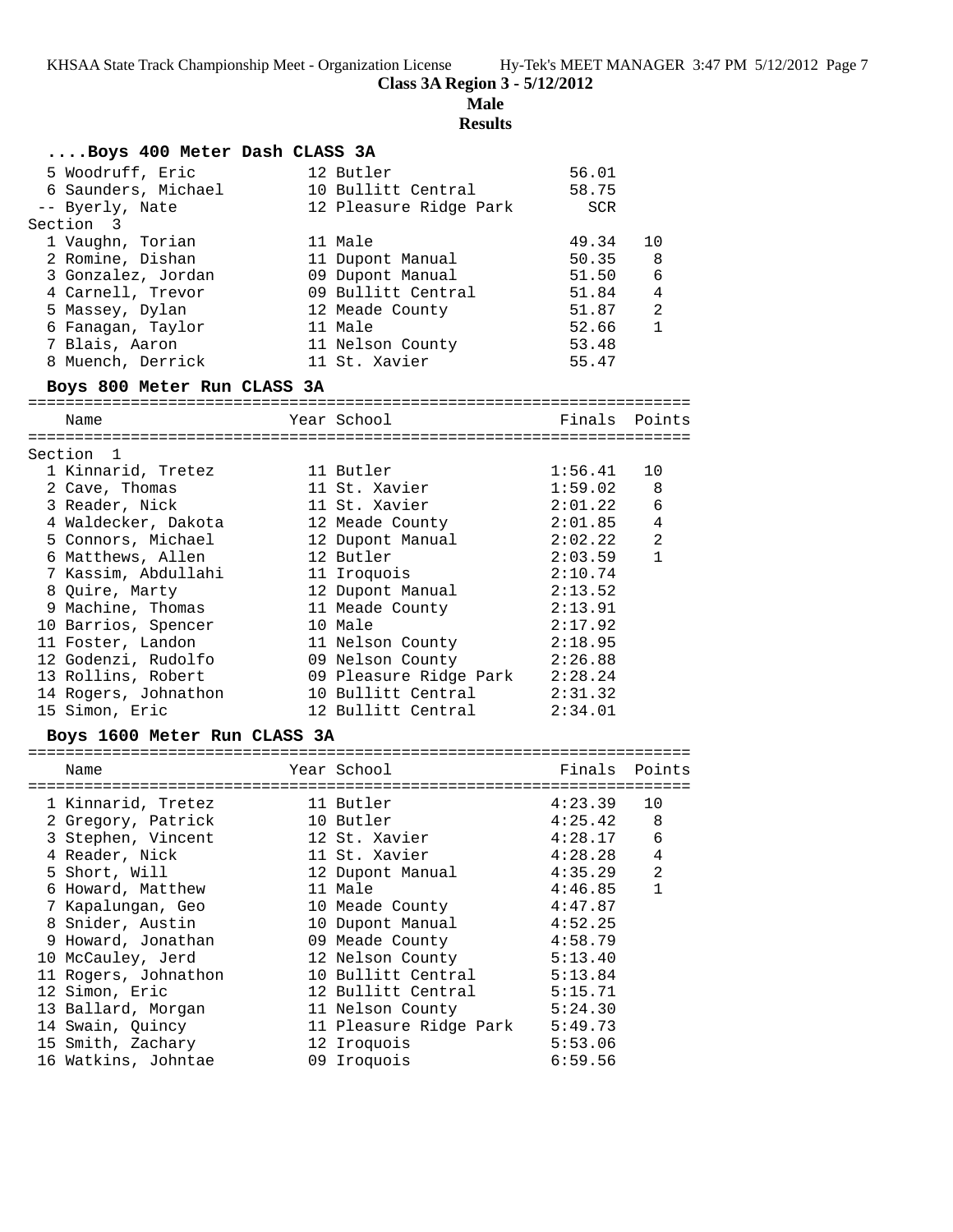### **Male**

**Results**

### **Boys 3200 Meter Run CLASS 3A**

| Name                            | Year School                                           | Finals     | Points       |
|---------------------------------|-------------------------------------------------------|------------|--------------|
|                                 |                                                       |            |              |
| 1 Gregory, Patrick              | 10 Butler                                             | 9:33.21    | 10           |
| 2 Sheryak, Connor               | 11 St. Xavier                                         | 9:34.12    | 8            |
| 3 Beavin, Zack                  | 12 St. Xavier                                         | 9:46.31    | 6            |
| 4 Grundy, Jack                  | 12 Dupont Manual                                      | 9:58.22    | 4            |
| 5 Short, Will                   | 12 Dupont Manual                                      | 10:01.67   | 2            |
| 6 Hartlage, Joey                | 12 Butler                                             | 10:06.00   | $\mathbf{1}$ |
| 7 Strickland, William           | 11 Meade County                                       | 10:08.32   |              |
| 8 Waldecker, Jacob              | 11 Meade County                                       | 10:24.19   |              |
| 9 Lawton, Kaleb                 | 12 Male                                               | 11:31.13   |              |
| 10 Ballard, Will                | 09 Nelson County                                      | 11:45.25   |              |
| 11 Ballard, Morgan              | 11 Nelson County                                      | 12:08.22   |              |
| 12 Swain, Quincy                | 11 Pleasure Ridge Park                                | 12:37.14   |              |
| 13 Hawkins, Jordan              | 09 Bullitt Central                                    | 12:40.95   |              |
| 14 Johnson, Zach                |                                                       |            |              |
| 15 Newton, Ollie                | 09 Pleasure Ridge Park 13:02.32<br>09 Bullitt Central | 13:13.17   |              |
|                                 |                                                       |            |              |
| Boys 110 Meter Hurdles CLASS 3A |                                                       |            |              |
| Name                            | Year School                                           | Finals     | Points       |
|                                 |                                                       |            |              |
| 1 Brian, Trenton                | 11 Nelson County                                      | 18.91      |              |
| 2 McCarthy, Tyler               | 09 Bullitt Central                                    | 19.07      |              |
| 3 Branham, Tyler                | 11 Bullitt Central                                    | 19.58      |              |
| 4 Puckett, Ryan                 | 10 Nelson County                                      | 19.67      |              |
| -- Branham, Detrick             | 12 Doss                                               | SCR        |              |
| -- Lancaster, Ashton            | 09 Meade County                                       | <b>SCR</b> |              |
| -- Rash, Phillip                | 11 Dupont Manual                                      | <b>SCR</b> |              |
| Section<br>2                    |                                                       |            |              |
| 1 Fields, Jordan                | 10 Male                                               | 14.95      | 10           |
| 2 Moffitt, Walter               | 12 Male                                               | 15.40      | 8            |
| 3 McKendrick, Zack              | 11 St. Xavier                                         | 15.48      | 6            |
| 4 Johnson, Joe                  | 12 Dupont Manual                                      | 15.92      | 4            |
|                                 | 10 St. Xavier                                         |            | 2            |
| 5 Ritter, Michael               |                                                       | 16.24      |              |
| 6 Butler, Lucas                 | 10 Meade County                                       | 17.42      | $\mathbf{1}$ |
| 7 Williams, Kionte              | 10 Pleasure Ridge Park                                | 17.45      |              |
| 8 Camara, Angelo                | 12 Pleasure Ridge Park                                | 18.52      |              |
| Boys 300 Meter Hurdles CLASS 3A |                                                       |            |              |
| Name                            | Year School                                           | Finals     | Points       |
|                                 |                                                       |            |              |
| Section<br>1                    |                                                       |            |              |
| 1 Sarafino, Augustine           | 11 Iroquois                                           | 43.05      | 2            |
| 2 Camara, Angelo                | 12 Pleasure Ridge Park                                | 45.97      |              |
| 3 Branham, Detrick              | 12 Doss                                               | 46.02      |              |
| 4 McCarthy, Tyler               | 09 Bullitt Central                                    | 47.86      |              |
| 5 Puckett, Ryan                 | 10 Nelson County                                      | 48.83      |              |
| 6 Branham, Tyler                | 11 Bullitt Central                                    | 50.17      |              |
| -- Lancaster, Ashton            | 09 Meade County                                       | SCR        |              |
| -- Rash, Phillip                | 11 Dupont Manual                                      | SCR        |              |
| Section<br>2                    |                                                       |            |              |
| 1 Moffitt, Walter               | 12 Male                                               | 41.64      | 10           |
| 2 Johnson, Joe                  | 12 Dupont Manual                                      | 41.76      | 8            |
|                                 |                                                       |            |              |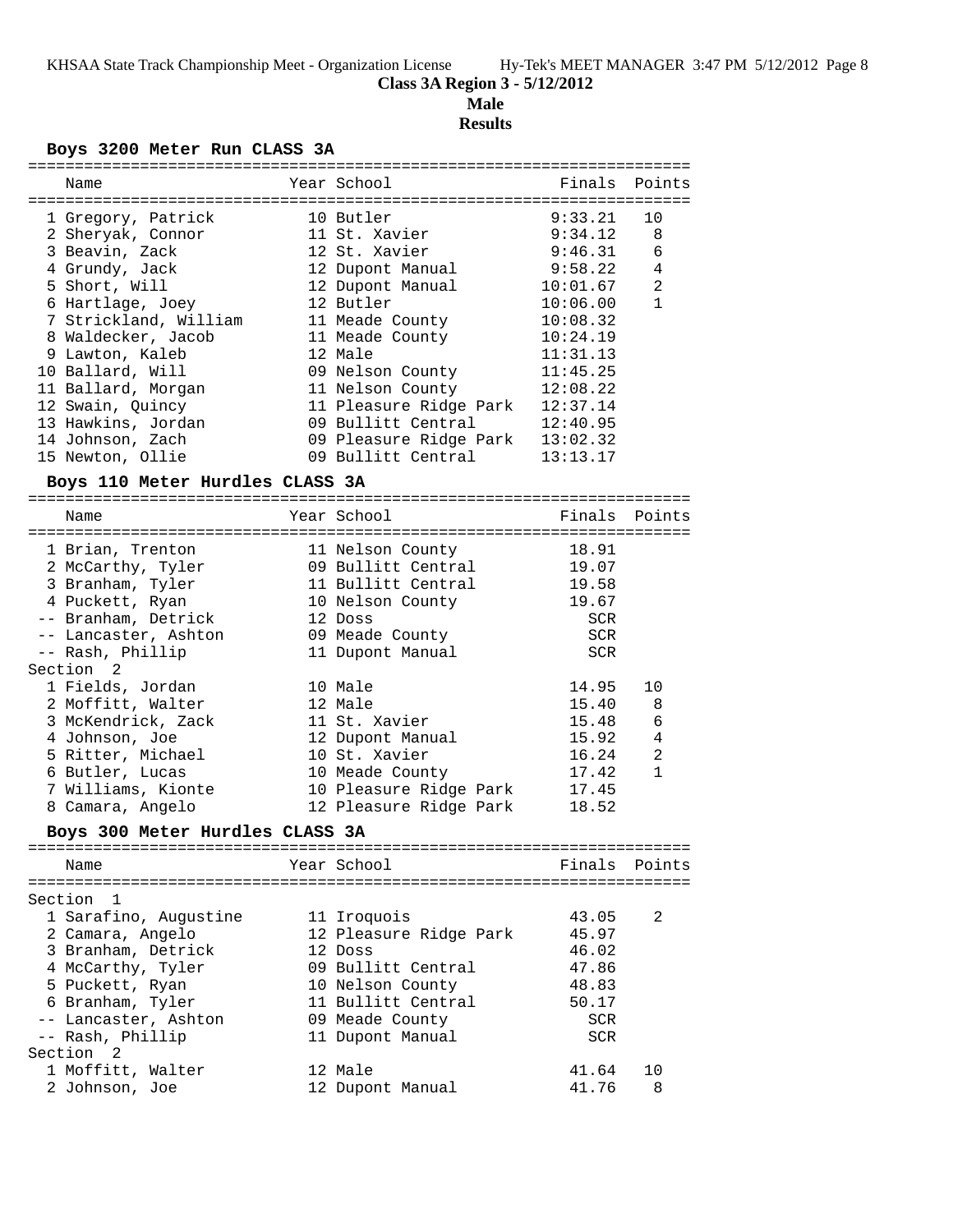**Class 3A Region 3 - 5/12/2012**

**Male**

**Results**

### **....Boys 300 Meter Hurdles CLASS 3A** 3 Ritter, Michael 10 St. Xavier 42.78 6 4 McKendrick, Zack 11 St. Xavier 42.84 4 5 Williams, Kionte 10 Pleasure Ridge Park 43.63 1 6 Moss, Darian 12 Male 44.23 7 Butler, Lucas 10 Meade County 44.36 8 Brian, Trenton 11 Nelson County 45.96 **Boys 4x100 Meter Relay CLASS 3A** ======================================================================= Finals Points ======================================================================= 1 Male 43.33 10 1) Rose, Jalen 12 2) Wilcox, Vincent 12 3) Williams, Jeromy 10  $\hphantom{\text{2.65}$  4) Morris, Ronjae 12 5) Hall, Melvin 10 6) Whitaker, Marcus 11 2 St. Xavier 44.03 8 1) Amstutz, Chris 11 (2) Martin, Jeremy 12 3) Sermersheim, Patrick 11 4) Smith, Taijon 09 5) Costin, Zach 10 6) Jones, Dekota 10 7) Miller, Cedric 10 8) Russell, Josh 09 3 Meade County 45.83 6 1) Pinkard, Tylor 12 2) Jantzen, Jonathan 11 3) Wills, Mitchell 12 (4) Clark, John 11 5) Bean, Wyatt 11 6) 4 Dupont Manual 47.02 4 1) Packer, Evan 11 2) McNair, Jake 12 3) Oliver, Jack 12 (4) Walker, Rassan 12 5) Rash, Phillip 11 6) Afable, Juan 09 7) Buckner, Charles 11 (8) 5 Bullitt Central 47.26 2 1) Fulkerson, Cody 12 2) Saunders, Michael 10 3) Krebs, Brandon 09 4) Greenwell, Joseph 12 5) Montgomery, Dakota 10 6) Humphreys, Cody 09 7) Shifflett, Adrian 09 8) 6 Nelson County 47.62 1 1) Patterson, Derek 12 (2) Jones, Ben 10 3) Lovorn, Austin 10 (4) Upson, Trust 12 5) Brian, Trenton 11 (6) Brown, Aaron 11 7) Blais, Aaron 11 8) Land, Tommy 10 -- Pleasure Ridge Park DNF 1) Jefferson, Jordan 10 2) Camara, Angelo 12 3) Moss, Torey 09 (4) Adams, Justin 11 5) Overall, Ke'Arise 10 (6) Byerly, Nate 12 -- Doss DQ 1) Yarbrough, James 11 2) Colbert, Ronnell 11 3) Garner, Deonta 11 4) Gardner, Elijah 10 5) Patillo, Sherrod 12 (6) **Boys 4x200 Meter Relay CLASS 3A** ======================================================================= School **Finals Points** ======================================================================= 1 Male 1:30.28 10 1) Ballard, Mikal 09 2) Wilcox, Vincent 12 3) Robinson, Jevon 12 (4) Vaughn, Torian 11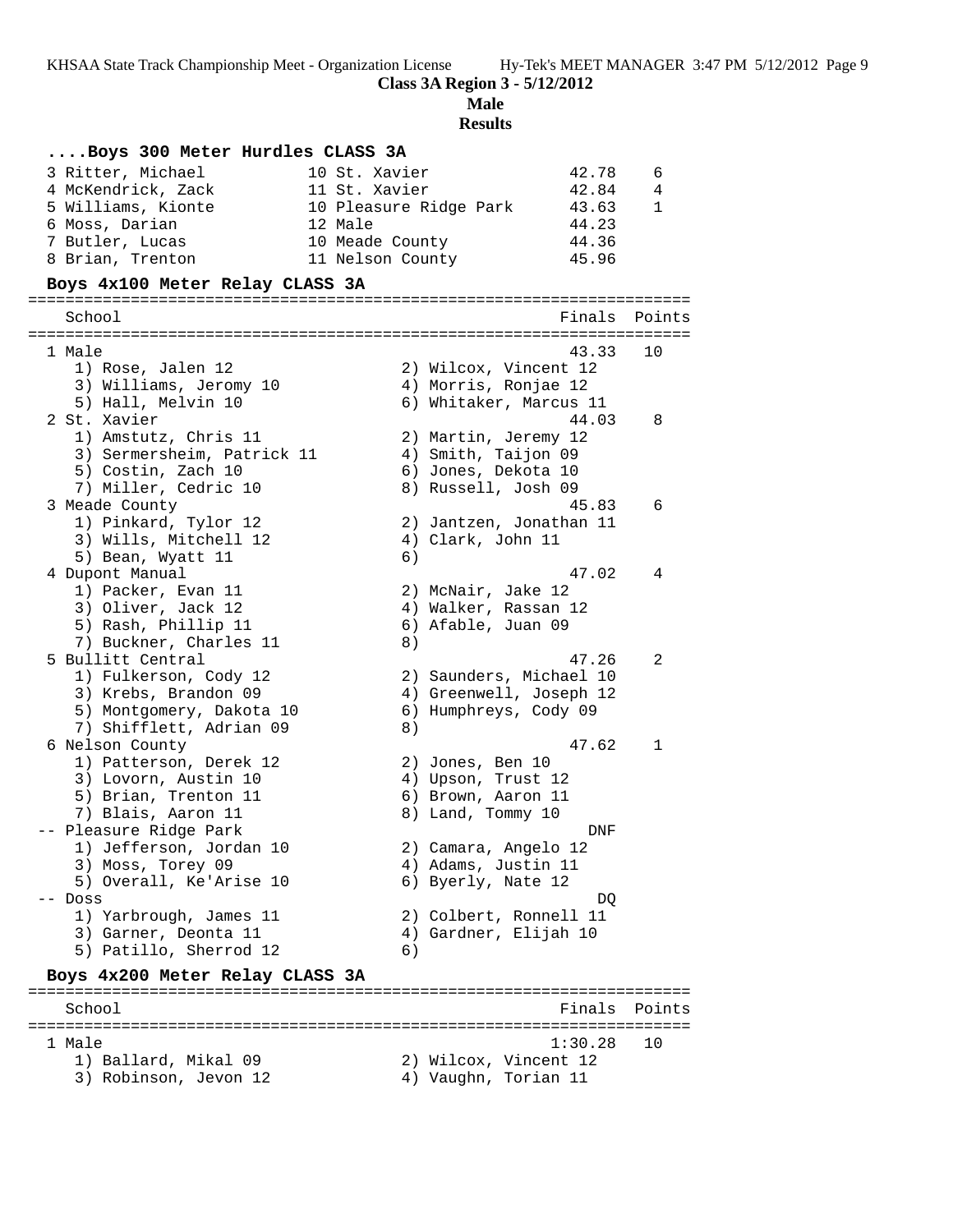#### **Male**

**Results**

### **....Boys 4x200 Meter Relay CLASS 3A**

 5) Haynes, Avery 10 6) Calloway, Amisuan 10 2 St. Xavier 1:32.51 8 1) Amstutz, Chris 11 2) Costin, Zach 10 3) Jones, Dekota 10 (4) Smith, Taijon 09 5) Miller, Cedric 10 (6) Martin, Jeremy 12 7) Russell, Josh 09 8) Sermersheim, Patrick 11 3 Pleasure Ridge Park 1:34.82 6 1) Jefferson, Jordan 10 2) Williams, Kionte 10 3) Lewis, Joe 10 4) Byerly, Nate 12 5) Camara, Angelo 12 (6) Adams, Justin 11 7) Dunbar, Tayshaun 12 and 8) Moss, Torey 09 4 Meade County 1:35.35 4 1) Pinkard, Tylor 12 2) Jantzen, Jonathan 11 3) Bean, Wyatt 11 4) Wills, Mitchell 12 5) Burchett, Logan 10 (6) 5 Dupont Manual 1:36.21 2 1) Packer, Evan 11 2) Johnson, Joe 12 3) McNair, Jake 12 (4) Oliver, Jack 12 5) Rash, Phillip 11 6) Afable, Juan 09 7) Walker, Rassan 12 a 6 Bullitt Central 1:36.73 1 1) Fulkerson, Cody 12 2) Carnell, Trevor 09 3) Krebs, Brandon 09 4) Greenwell, Joseph 12 5) Montgomery, Dakota 10 6) Saunders, Michael 10 7) Shifflett, Adrian 09 8) Humphreys, Cody 09 7 Doss 1:37.13 1) Yarbrough, James 11 2) Gardner, Elijah 10 3) Parris, Keyshon 09 4) Garner, Deonta 11 5) Patillo, Sherrod 12 (6) 8 Nelson County 2018 1:39.96 1) Blais, Aaron 11 2) Brown, Aaron 11 3) Lovorn, Austin 10 (4) Upson, Trust 12 5) Alvey, Mark 12 (6) Jones, Ben 10 7) Brian, Trenton 11 and 8) Goff, Caleb 12 **Boys 4x400 Meter Relay CLASS 3A** ======================================================================= School **Finals** Points **Points** ======================================================================= 1 Male 3:24.52 10 1) Ballard, Mikal 09 2) Morris, Ronjae 12 3) Fanagan, Taylor 11 4) Vaughn, Torian 11

5) Phillips, Breshawn 11 (6) 2 St. Xavier 3:29.93 8 1) Amstutz, Chris 11 2) Cave, Thomas 11 3) Costin, Zach 10 (4) Martin, Jeremy 12 5) Muench, Derrick 11 6) Saldana, Chris 12 7) Russell, Josh 09 8) Reader, Nick 11 3 Meade County 3:31.69 6 1) Pinkard, Tylor 12 2) Waldecker, Dakota 12 3) Massey, Dylan 12 4) Wills, Mitchell 12 5) Waldecker, Jacob 11 6) Burchett, Logan 10 4 Butler 3:33.94 4 1) Matthews, Allen 12 2) Kinnarid, Tretez 11 3) McCauley, Andrew 11 4) Woodruff, Eric 12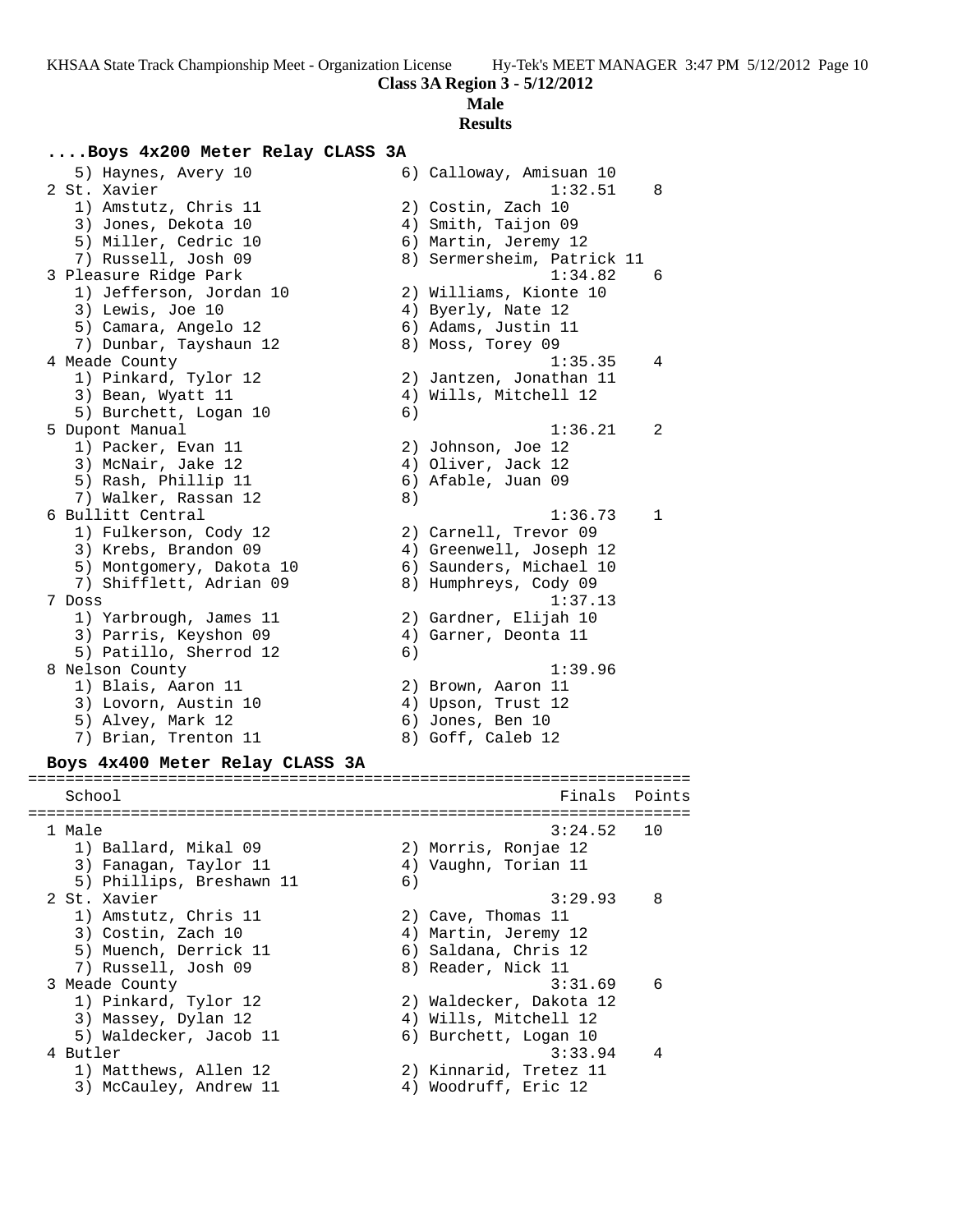## **Male**

**Results**

#### **....Boys 4x400 Meter Relay CLASS 3A**

5) Gilmore, Nick 12 6) 5 Pleasure Ridge Park 3:37.26 2 1) Byerly, Nate 12 2) Casey, Ryan 11 3) Dunbar, Tayshaun 12 (4) Lewis, Joe 10 5) Smith, Shaquille 11 (6) Camara, Angelo 12 6 Nelson County 3:46.67 1 1) Blais, Aaron 11 2) Brown, Aaron 11 3) McCauley, Jerd 12 (4) Brian, Trenton 11 5) Godenzi, Rudolfo 09 (6) Goff, Caleb 12 7) Partington, Adam 10 8) Land, Tommy 10 7 Doss 3:49.13 1) Yarbrough, James 11 2) Parris, Keyshon 09 3) Taylor, Collin 11 4) Colbert, Ronnell 11 5) Rice, Tyson 09 (6) 8 Bullitt Central 3:54.65 1) Ciaburri, Ryan 12 2) Saunders, Michael 10 3) Fulkerson, Cody 12 4) Carnell, Trevor 09 5) Shifflett, Adrian 09 6) Rogers, Johnathon 10 7) Humphreys, Cody 09 8) Krebs, Brandon 09

#### **Boys 4x800 Meter Relay CLASS 3A** =======================================================================

School **Finals Points** ======================================================================= Section 1 1 Butler 8:04.91 10 1) Gregory, Patrick 10 2) Kinnarid, Tretez 11 3) Matthews, Allen 12 4) Woodruff, Eric 12 5) Gilmore, Nick 12 (6) Hartlage, Joey 12 2 St. Xavier 8:11.76 8 1) Beavin, Zack 12 2) Cave, Thomas 11 3) Sheryak, Connor 11 (4) Johnson, Mark 11 5) Stephen, Vincent 12 (6) Mudd, Max 10 7) Reader, Nick 11 8) Saldana, Chris 12 3 Male 6:13.80 6:13.80 6:13.80 6:13.80 6:13.80 6:13.80 6:13.80 6:13.80 6:13.80 6:13.80 6:13.80 6:13 1) Howard, Matthew 11 2) Barrios, Spencer 10 3) Garber, Joey 11 4) Fanagan, Taylor 11 5) Melin, Jacob 11 6) 4 Meade County 8:15.67 4 1) Waldecker, Dakota 12 2) Waldecker, Jacob 11 3) Strickland, William 11 4) Massey, Dylan 12 5) Burchett, Logan 10 6) Swanson, Connor 10 5 Dupont Manual 8:23.17 2 1) Short, Will 12 2) Connors, Michael 12 3) Quire, Marty 12 4) Fowler, Harrison 12 5) Ritter, Kyle 12 (6) Snider, Austin 10 7) Hayes, Seth 12 8) Grundy, Jack 12 6 Nelson County 9:32.89 1 1) Foster, Landon 11 2) Ballard, Morgan 11 3) Godenzi, Rudolfo 09 4) McCauley, Jerd 12 5) Ballard, Will 09 6) Goff, Caleb 12 7) Partington, Adam 10 8) Vernon, Winton 09 7 Pleasure Ridge Park 9:54.58 1) Casey, Ryan 11 2) Johnson, Zach 09 3) Rollins, Robert 09 (4) Swain, Quincy 11